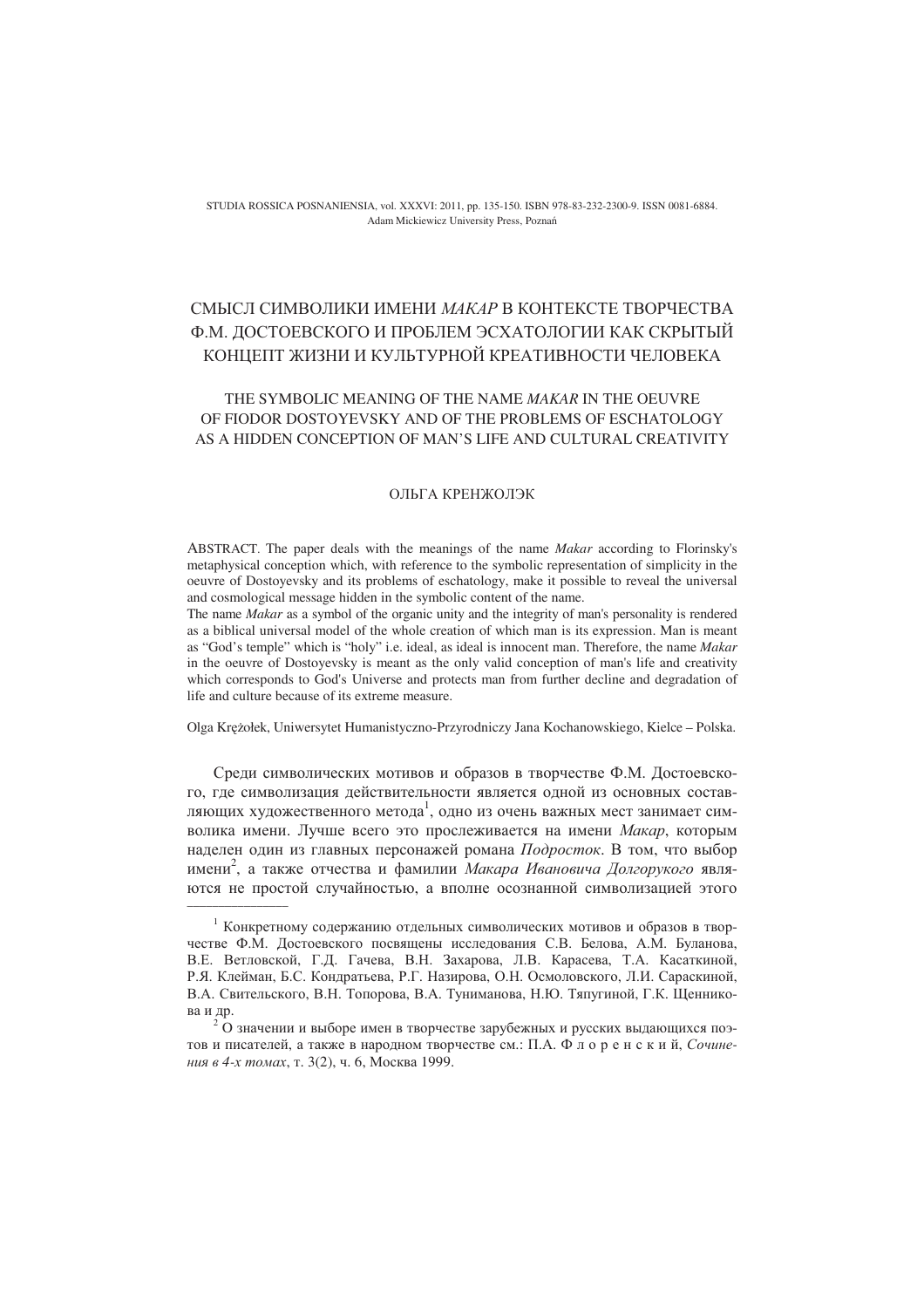персонажа с помощью этих трех составных его наименования, убеждают нас уже первые страницы романа, в которых он объявляется "юридическим отцом" "незаконного сына" русского родового дворянина, благодаря чему автор этих автобиографических записок, по его собственному выражению, становится "законнорожденным" "и происхождение" его "не подвержено ни малейшему сомнению", хотя он "в высшей степени, незаконный сын"<sup>3</sup>. Уже в этих формулировках сквозит сущностное начало семейной истории, смысл и значимость которой для исторического познания разъясняется окончательно в заключительной спене, которую вслел за Т.А. Касаткиной лучше назвать "словесной иконой", потому что, действительно, финал Подростка, вслед за другими великими романами Лостоевского, также венчавшимися словесными иконами<sup>4</sup>, больше всего напоминает сюжет иконы *Евангелист Иоанн*, диктуюший ученику. Именно с сюжетом этой иконы совпалает на смысловом уровне, т.е. на уровне идеи, и идея самого романа, как мы сможем убедиться. И для этого не обязательно привлекать сразу всю изложенную П.А. Флоренским метафизику рода и лика, а хватит лишь обратиться к традиционному восприятию имени Макар, как свойственному прежде всего крестьянскому сословию в русской культурной традиции. Также отчество его - Иванович - свойственно крестьянину, но и вообще русскому человеку. Фамилия же - Долгорукий - свойственна великому русскому княжескому роду, который, однако, прежде всего ассоциируется с основанием Москвы и, следовательно, с государственностью Московской Руси. И фамилия эта, в сочетании с крестьянскими или простонародными именами, выглядит, как и заявляет герой Подростка, просто глупо: "ничего нет глупее, как называться Долгоруким, не будучи князем"<sup>5</sup> – пишет в своих записках сам герой. Поэтому такое странное сочетание может вызывать лишь убеждение, что оно "полно мстительной и гражданской идеи"<sup>6</sup>. Тем более, если тот, кто носит ее, называет себя незаконным сыном своего "бывшего барина, господина Версилова"<sup>7</sup>.

<sup>&</sup>lt;sup>3</sup> Ф.М. Достоевский. Полное собрание сочинений в 30-ти томах. т. 13. Ленинград 1972-1990, с. б.

Т.А. Касаткиной принадлежит интересное и тонкое замечание о том, что все пять великих романов Достоевского венчает словесная и к о н а. Преступление и наказание заканчивается иконой Богоматери Споручница грешных, Идиот - Положением во гроб, Бесы - воспроизведением сюжета Жен-мирроносии, финал Подростка напоминает сюжет иконы Евангелист Иоанн, диктующий ученику, а Братья Карамазовы – Причащением апостолов (Т.А. К а с а т к и н а, О творящей природе слова: онтологичность слова в творчестве Ф.М. Достоевского как основа "реализма в высшем смысле", Москва 2004, с. 302). Добавим, что князь Мышкин хотел описать сестрам Епанчиным картину Г. Фриса Усекновение главы Иоанна Крестителя, явно ориентированную на иконописный оригинал (Ф.М. Достоевский, указ. соч., т. 8, с. 55).

Ф.М. Лостоевский, указ. соч., т. 13, с. 7.

 $6$  Там же, с. 8.

 $7 \frac{1 \text{ cm}}{1 \text{ cm}}$ же.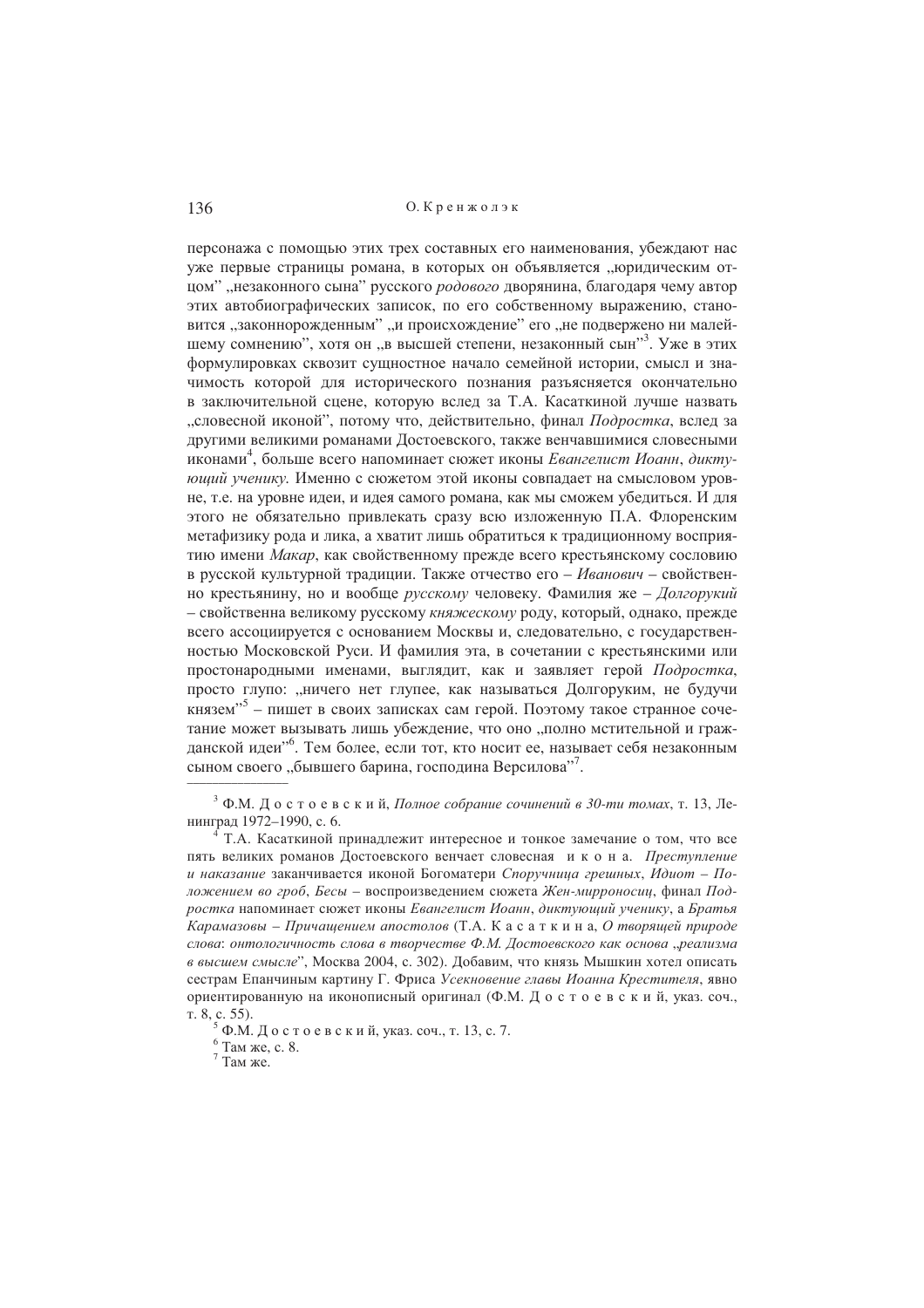Однако ход всего романа должен доказать, что смысл его не доказывать месть и злость незаконнорожденного, а нечто более важное, то, что формулируется именно в заключительных словах романа, составляющих словесную икону:

Да, Аркадий Макарович, вы - член случайного семейства, в противоположность еще недавним родовым нашим типам, имевшим столь различные от ваших детство и отрочество.

Признаюсь, не желал бы я быть романистом героя из случайного семейства!

Работа неблагодарная и без красивых форм. Да и типы эти, во всяком случае, - еще дело текущее, а потому и не могут быть художественно законченными [...]. Но такие 'Записки', как ваши, могли бы, кажется мне, послужить материалом для будущего художественного произведения, для будущей картины - беспорядочной, но уже прошедшей эпохи. О, когда минет злоба дня и настанет будущее, тогда будущий хуложник отышет прекрасные формы даже для изображения минувшего беспорядка и хаоса. Вот тогда-то и понадобятся подобные 'Записки', как ваши, и дадут материал - были бы искренни, даже несмотря на всю их хаотичность и случайность... Уцелеют, по крайней мере, хотя некоторые верные черты, чтоб угадать по ним, что могло таиться в душе иного подростка тогдашнего смутного времени, - дознание, не совсем ничтожное, ибо из полростков созилаются поколения...<sup>8</sup> (Это и все последующие выделения крупным шрифтом мои - О. К.).

Итак, ясно из последних слов, что речь идет об истории и будущем целых русских поколений, сыновья которых были незаконнорожденными детьми русских господ и русских крепостных крестьян, а значит - это роман о новейшей русской истории, а, следовательно, и новейшей русской культуре в целом, ибо, как утверждает П.А. Флоренский,

залача истории понять энергию как энергию. Но на земле самым ярким выразителем энергии является лицо человеческое. Липо человеческое и есть прелмет истории. и все с ним и ради него и из него совершающееся, в противоположность совокупности вещей, природе [...]. Если природою мы называем совокупность вещей, е́руа, то совокупность энергий называем мы культурой. Науки о законах суть науки о природе, или естестве - естественные.

Науки об елиничном суть науки о культуре, или о человеческом духе - или гуманитарные $\degree$ .

А раз так, то обе эти науки поддаются изучению только благодаря возможности расчленения своего материала с помощью определенных приемов. И здесь очевидно, что: "Если природа расчленяется на вещи, то история – на лица. И если категорией природоведения мы должны признать имя нарицательное, имя вещи, то категорией истории - должны признать имя собственное, имя лица"<sup>10</sup>. То, что устанавливает связь между вещами, "есть причин-

<sup>&</sup>lt;sup>8</sup> Там же, с. 453.

<sup>&</sup>lt;sup>9</sup> П. Флоренский, *Сочинения...*, указ. соч., с. 21.

<sup>&</sup>lt;sup>10</sup> Там же, с. 28.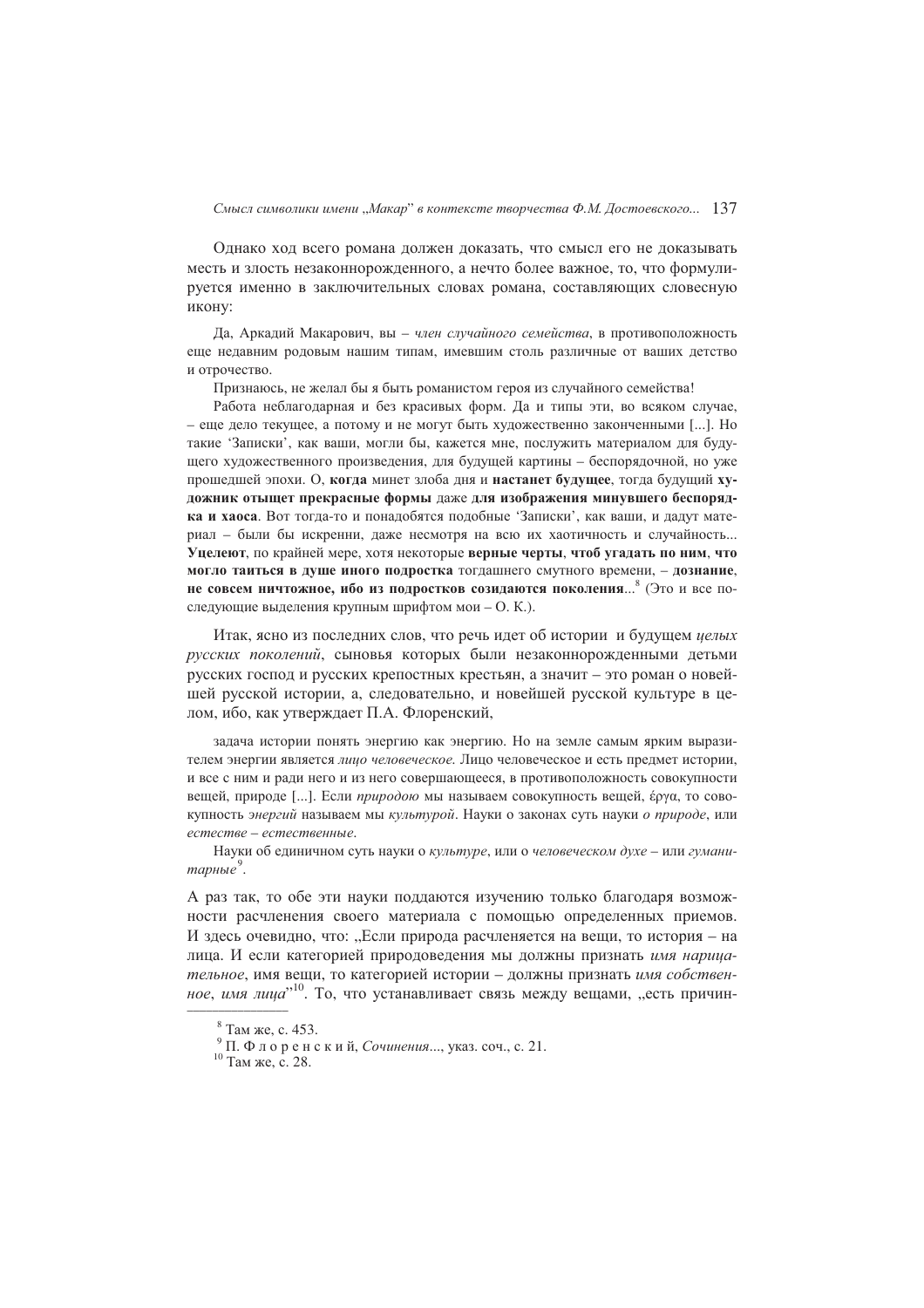ность, полагающая вещи", она связана с самим бытием вещей и уничтожается, стирается "лишь с уничтожением вешей".

Следовательно, в науках о культуре, занятых лицами, такою связью лиц, без которой не понять лица и с уничтожением которой уничтожились бы самые лица, есть связь рождения. Всякое соотношение лиц может быть изменено, но только не отношение рождения [...] ряд пространственных и временных и др. соотношений вещей [...] могут быть уничтожены, но лишь причинная связь неустранима<sup>11</sup>.

Таким способом Флоренский доказывает значение изучения генеалогии и убеждает нас в том, что чувство связи с родом - это не только долг перед предками, родителями, но прежде всего оно необходимо для того, чтобы

иметь точки опоры, знать свое место в мире - без этого нельзя быть бодрым. Надо чувствовать за собою прошлое, культуру, род, Родину. У кого нет рода, у того нет и Родины и народа. Без генеалогии нет патриотизма: начинается космополитизм - "международная обшлыга", по слову Достоевского. Чем больше связей, чем глубже вросла душа в прошлое, чем богаче она обертонами, тем она культурнее, тем более культурная масса личности: личность тем более носит в себе то, что более ее самое<sup>12</sup>.

Это и есть подлинное объяснение причин, по которым Достоевский писал прежде всего романы, где выяснялись, а можно даже сказать - изучались подробно - семейные отношения, родственные связи. Именно через эти связи выявляется прежде всего все то, что "почвенно", потому что сами идеи,

чтобы быть живыми, должны быть с фундаментом, с прошлым; мы должны чувствовать, что не сами сочиняем свои теории (сочинительство, игра в жизнь), а имеем то, что выросло, что почвенно<sup>13</sup>.

Значит, можно сделать вывод, что подлинное почвенничество Достоевского выражается прежде всего в идее, взятой "в ее живой связности с культурой", ибо идея отвлеченная, "вне культурной среды" есть как "одежда не на живом теле, а на вешалке"<sup>14</sup>. Вот и поэтому подросток Достоевского ищет так упрямо своих истинных корней, своей точки опоры: он не хочет быть больше "незаконнорожденным". Свидетельствует об этом текст романа Достоевского, где говорится о том, что после того, как один из товарищей подростка сделал ему замечание, что несмотря на все те его чувства, которые "делают честь", он бы на его, подростка, месте "все-таки не очень праздновал, что незаконнорожденный...". С этого момента герой Достоевского этим фактом "перестал хвалиться", а в его луше ролилось желание объясниться прежде всего с самим собой и убедиться в том, что он "злился на свою фамилию" не потому,

 $11$  Там же.

<sup>&</sup>lt;sup>12</sup> Там же, с. 29.

 $13$  Там же.

 $14$  Там же.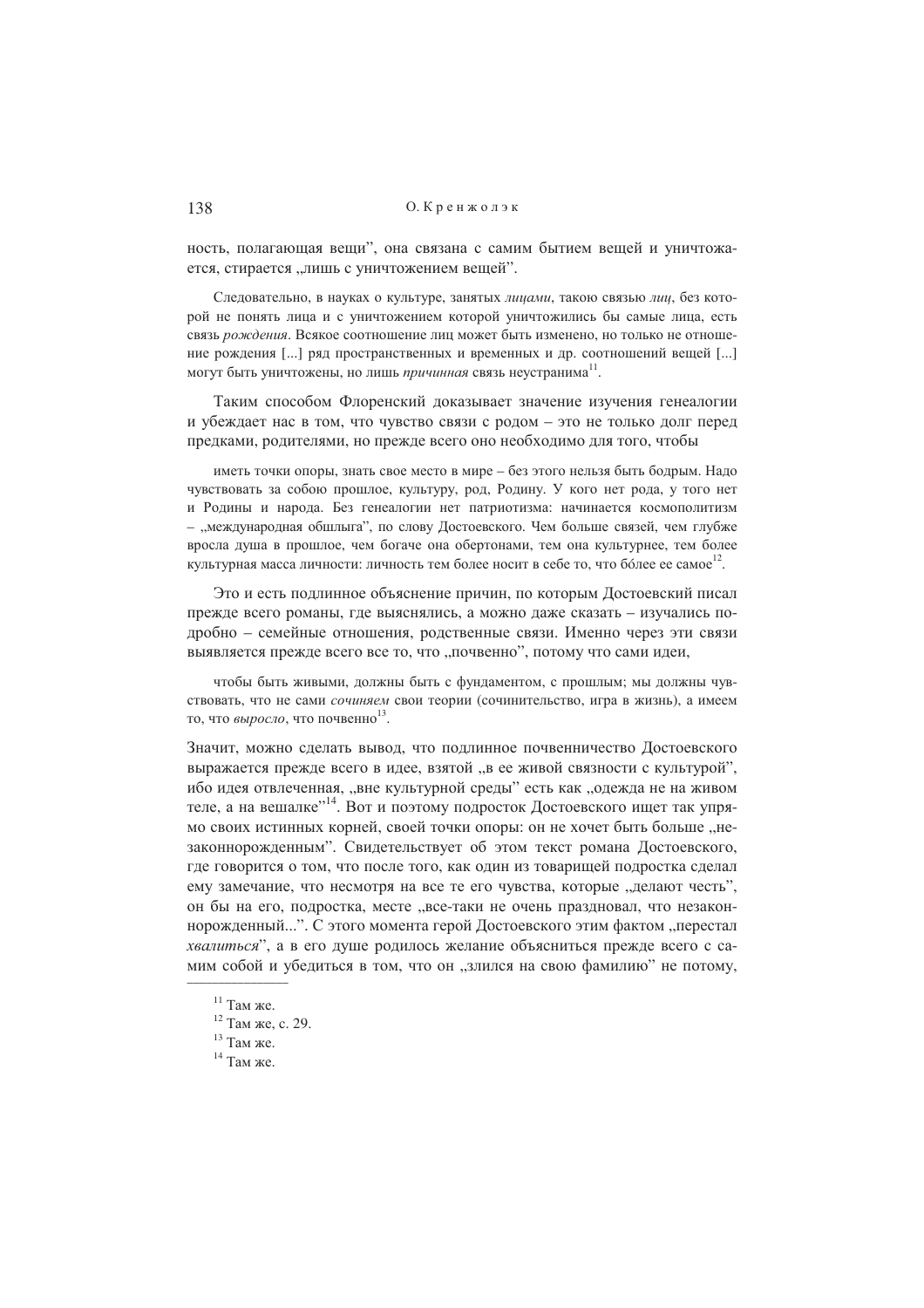что он "не князь, а просто Долгорукий", но совсем по другой, ему самому до конца непонятной причине. Об этом свидетельствует сделанное автором дневника замечание, что он вставит "слова два" о том, "что могло быть (у него) в голове хоть отчасти [...] чтоб было понятнее читателю, а может быть и (ему) самому"<sup>16</sup>. Так в голове подростка родилась и окрепла его "идея", в которую он решил "уйти окончательно", когда "порешил отказаться от них всех", то есть от всего своего семейства, которое, всегда было в сборе", кроме его самого, "разумеется", ибо он "был как выброшенный и чуть не с самого рождения помещен в чужих людях. Но тут не было никакого особенного намерения, а просто как-то так почему-то вышло", что он "до двадцатого года [ ... ] почти не видал [ ... ] матери, кроме двух-трех случаев мельком". Однако это "Произошло не от чувств матери, а от высокомерия к людям Версилова"<sup>17</sup> - поясняет герой Подростка.

Такие пояснения не позволяют ни читателю, ни самому автору записок определить сначала до конца: "Что это за «своя идея»", хотя о ней "слишком много будет" во всем романе. Именно потому с самого начала своих записок автор повторяет, что "очень трудно писать по-русски"<sup>18</sup>, чем и подчеркивает трудность объяснения "своей идеи", которая "поглотила всю [...] жизнь" его:

Я и до нее жил в мечтах, жил с самого детства в мечтательном царстве известного оттенка; но с появлением этой главной и все поглотившей во мне идеи мечты мои скрепились и разом отлились в известную форму: из глупых сделались разумными<sup>19</sup>.

И став "разумными", они стали нигилистическими потому, что сначала привели его к отрицанию смысла продолжения учебы ("не гимназия помешала идее, а идея помешала гимназии, помешала и университету"<sup>20</sup> - признается герой), а потом - к решению порвать с семьей, т.е. к разрыву с отцами, дедами, к отречению от титулов, от прелков, от имени, что и есть самым настоящим примером нигилизма, как доказывает Флоренский<sup>21</sup>. Знание своей генеалогии является ответственностью не только перед детьми, перед младшими поколениями, но и перед историей, ибо "Генеалогия - родовое достояние, не личное, и надо его хранить. Как майоратное имение не имеешь права растратить (напомним, что природный отец подростка - Версилов - растратил три состояния. – О. К.), так и сведения о предках должно держать в памяти, хотя бы сам ими не интересовался", потому что проматывать "духовное достояние - прошлое" - это "хуже, чем проматывать имения"<sup>22</sup> - утверждает Флоренский. Иначе

 $15$  Там же, с. 8.

 $16$  Там же, с. 6.

 $17$  Там же, с. 14.

 $18$  Там же, с. 8.

 $^{19}$  Tam *x*e, c. 14–15.

<sup>&</sup>lt;sup>20</sup> Там же, с. 15.

 $21$  Там же, с. 29.

 $22$  Там же.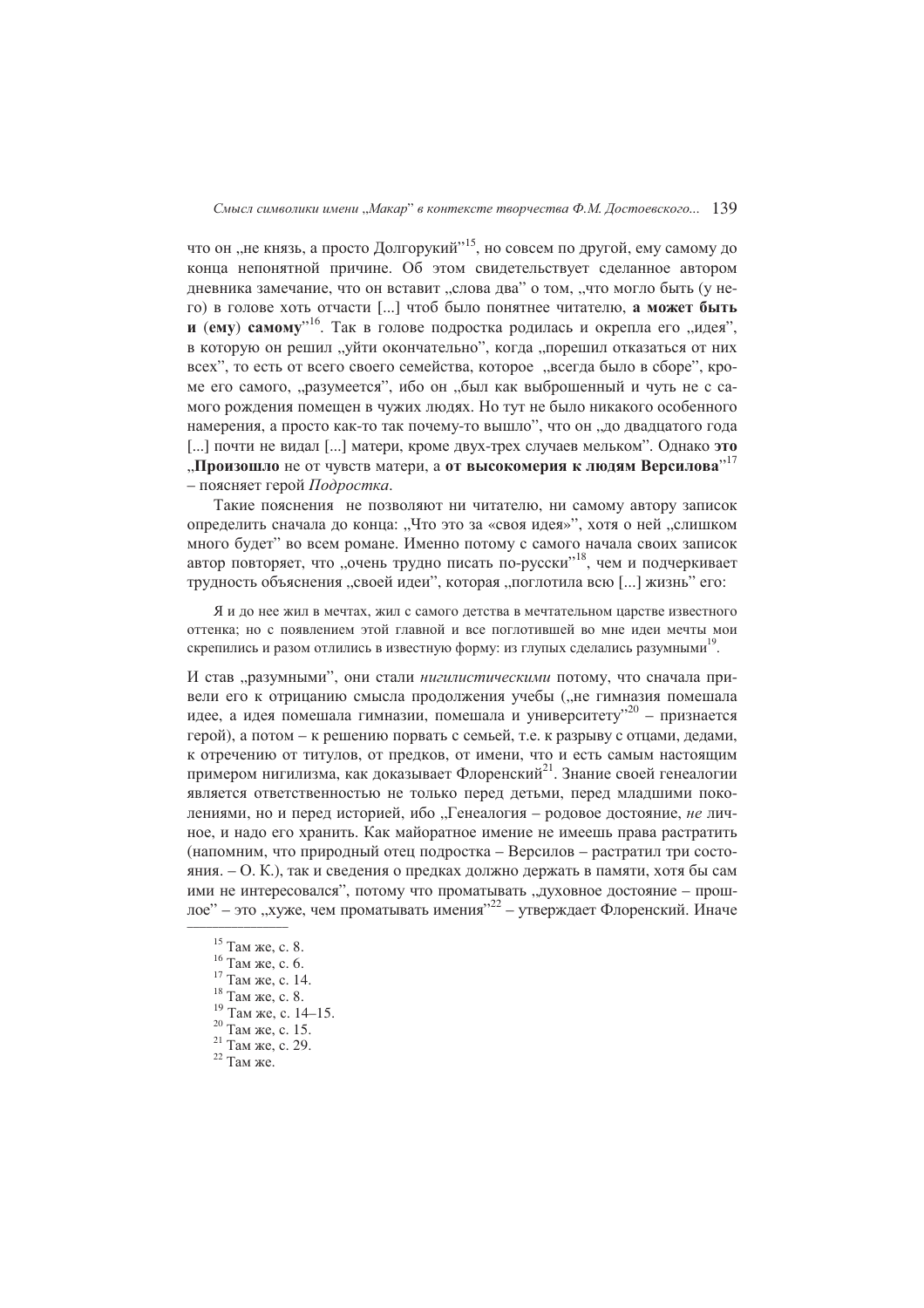говоря, генеалогия есть "закон о сохранении культурных и общественных ценностей" и "религиозный долг благодарения", потому что нет другой возможности благодарить за жизнь, как только помнить о ней. И это основная жизненная задача рода и поучительная и назидательная для воспитания. "Отказ от жизненной задачи рода ведет к гибели... Может подточить"<sup>23</sup>.

Именно в этом и убеждает ход и идея романа Достоевского, потому что решение героя Подростка порвать со своим родом обращается совершенно противоположным для него, а именно: глубоким знакомством со всем семейством, которого он не знал до двадцатого года своей жизни, а также его "перевоспитанием" или, можно сказать, - настоящим воспитанием, в результате которого он приходит к другой, новой жизни:

Я кончил. Может быть, иному читателю захотелось бы узнать: кула ж это левалась моя 'илея' и что такое та новая, начинавшаяся для меня теперь жизнь, о которой я так загадочно возвещаю? Но эта новая жизнь, этот новый, открывшийся передо мною путь и есть моя же 'идея', та самая, что и прежде, но уже совершенно в ином виде, так что ее уже и узнать нельзя. Но в "Записки" все это войти уже не может, потому что это - уже совсем другое. Старая жизнь отошла совсем, а новая едва начинается  $24$ ,

- читаем в заключительных словах автора записок. И начинается она с попытки принять решение поступить в университет, по настоянию своего "искреннего и любимого друга" - Татьяны Павловны. Именно с этой целью сложившийся уже герой Подростка – Аркадий Макарович – обращается к своему бывшему воспитателю Николаю Семеновичу, мужу Марьи Ивановны. Однако не потому, что он "нуждался в чьем-нибудь совете", но ему "просто и неудержимо захотелось услышать мнение этого совершенно постороннего и даже несколько холодного эгоиста, но бесспорно умного человека". И он

послал ему всю [свою] рукопись, прося секрета, потому что (он) не показывал еще ее никому [...]. Посланная рукопись прибыла [...] обратно через две недели и при довольно длинном письме.

Несколько выдержек из этого письма, в которых автор записок нашел "некоторый общий взгляд и как бы нечто разъяснительное"<sup>25</sup>, и является финалом Подростка, обращающимся таким способом к мотиву сюжета иконы Евангелист Иоанн, диктующий ученику. Разъясняющие слова этого письма выявляют и тот основной смысл, вынесенный героем Подростка из первых шагов своего жизненного поприща, который он получил от настоящего своего духовного учителя, каким являлся его юридический отец - Макар Иванов, законный муж его матери, крепостной крестьянки - Софьи Андреевой.

Обратим внимание, что отчество Макара в самом начале романа произносится именно как фамилия - Иванов, а не как отчество - Иванович, так же,

<sup>&</sup>lt;sup>23</sup> Там же, с. 29-30.

<sup>&</sup>lt;sup>24</sup> Ф.М. Достоевский, указ. соч., т. 13, с. 451.

 $^{25}$  Tam же, с. 451–452.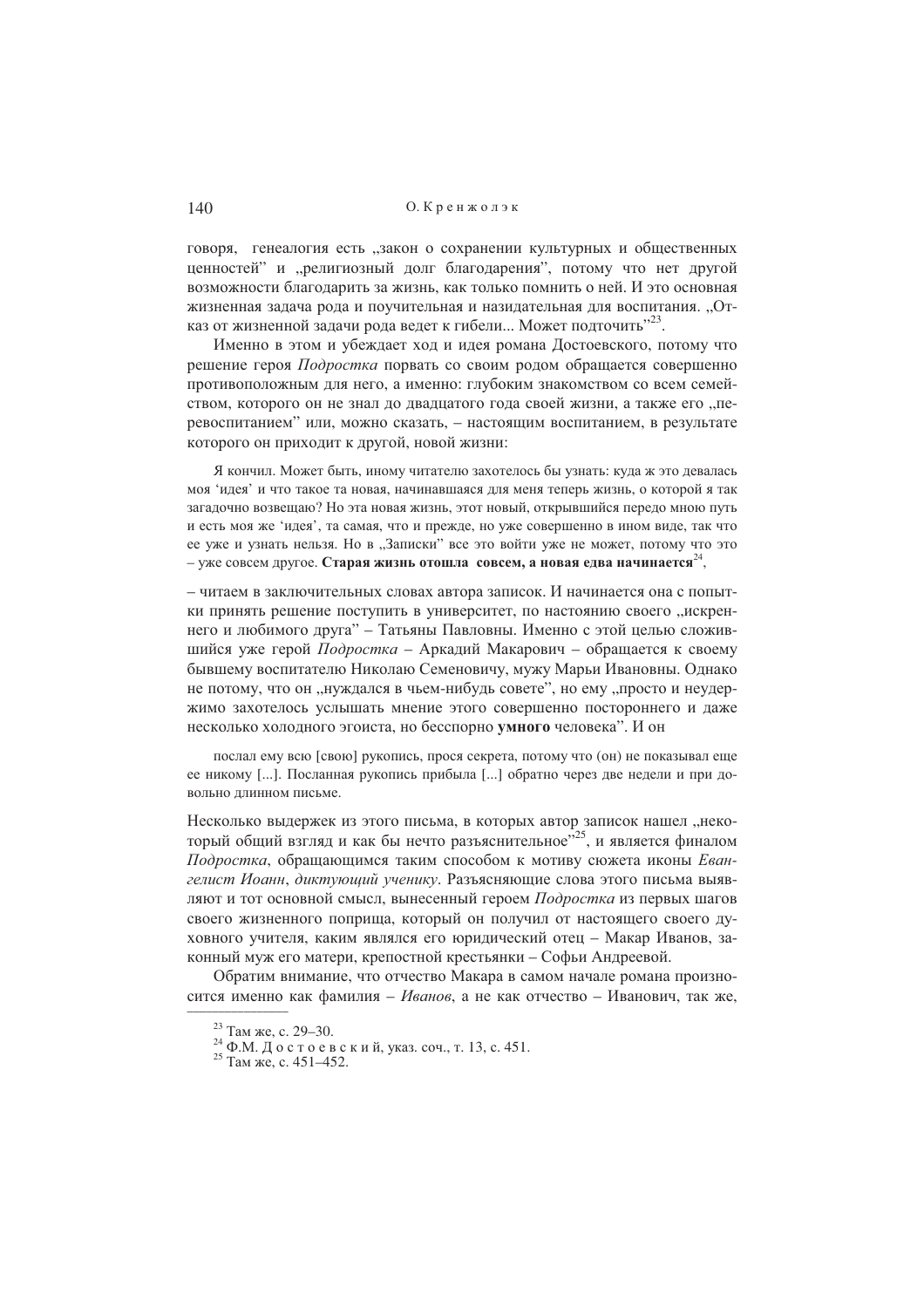как и его жены Софьи, - Андреева, а не Андреевна. Это значит, что в этих наименованиях обоих персонажей Подростка очень важными являются сами имена, их духовная, главенствующая суть, ибо отсутствие отчества, которое "подчеркивает в имени духовную связь с отцом", позволяет предполагать, что этим автор хотел подчеркнуть чистоту ее "существеннейшей формы", не позволяя ей обрастать

кольцом второстепенных ономатологических символов, которые своею совокупностью и совместно с тем, главенствующим, символом образуют полное имя данной личности. Так, отчество подчеркивает в имени духовную связь с отцом, фамилия – с родом<sup>26</sup>.

Отсутствие отчества ограждает от возможности влияния или даже преобладания над именем собственным данного лица имени отцовского, что в целом может привести к слишком явному преобладанию черт родовых, именно отцовских. Итак, в наименованиях супружеской пары Макара и Софьи главными являются их собственные имена и родовые связи через их фамилию--отчество, происходящую от имен Иван и Андрей. И хотя, как утверждает Флоренский, можно сказать, что "нет имен ни еврейских, ни греческих, ни латинских, ни русских и т.д., а есть только имена общечеловеческие"<sup>27</sup>, то нельзя не отметить, что часто через их заимствование и приспособление к оттенкам отношений в пределах одного народа и одного времени они приобретают видоизменения, которые лишают их изначальной монументальной и величественной формы, и заменяются приниженными своими переработками или даже совсем забываются вместе с изменениями самой жизни, становясь обществу далекими и непонятными в своей онтологической высокой форме. И это чаще всего участь имен "духовно обязывающих". Так случилось с именем Иоанн, которое означает сына грома, запертую молнию, страх Божий, любовь и мудрость Божию. Как утверждает Флоренский, в наше духовно оскудевшее время оно перестало быть понимаемо в своем высоком строе и, казавшись притязательным и неискренним. было заменено в России именем Иван, и заимствовалось в этой обедненной форме, например, немцами как *Jwan* (в Польше – Jan). И только Церковь сохранила до наших дней эту высокую форму имени Иоанн. Это дает нам полное право связывать русского Ивана с его высокой церковной формой Иоанн и вывести напрямую род Ивановых или Ивановичей от тех, кто имеет страх Божий, любовь и мудрость Божию, символизируемую силой и светом запертой молнии и сыновним родством этой духовной силы и света, и связать напрямую с сюжетом названной уже иконы Евангелист Иоанн, диктующий ученику. Это также убеждает, что настоящее воспитание подросток Достоевского получил и унаследовал именно от Макара Иванова, своего юридического отца. Содержание этого воспитания

<sup>&</sup>lt;sup>26</sup> П. Флоренский, *Сочинения*..., указ. соч., с. 229.

<sup>&</sup>lt;sup>27</sup> Там же, с. 227.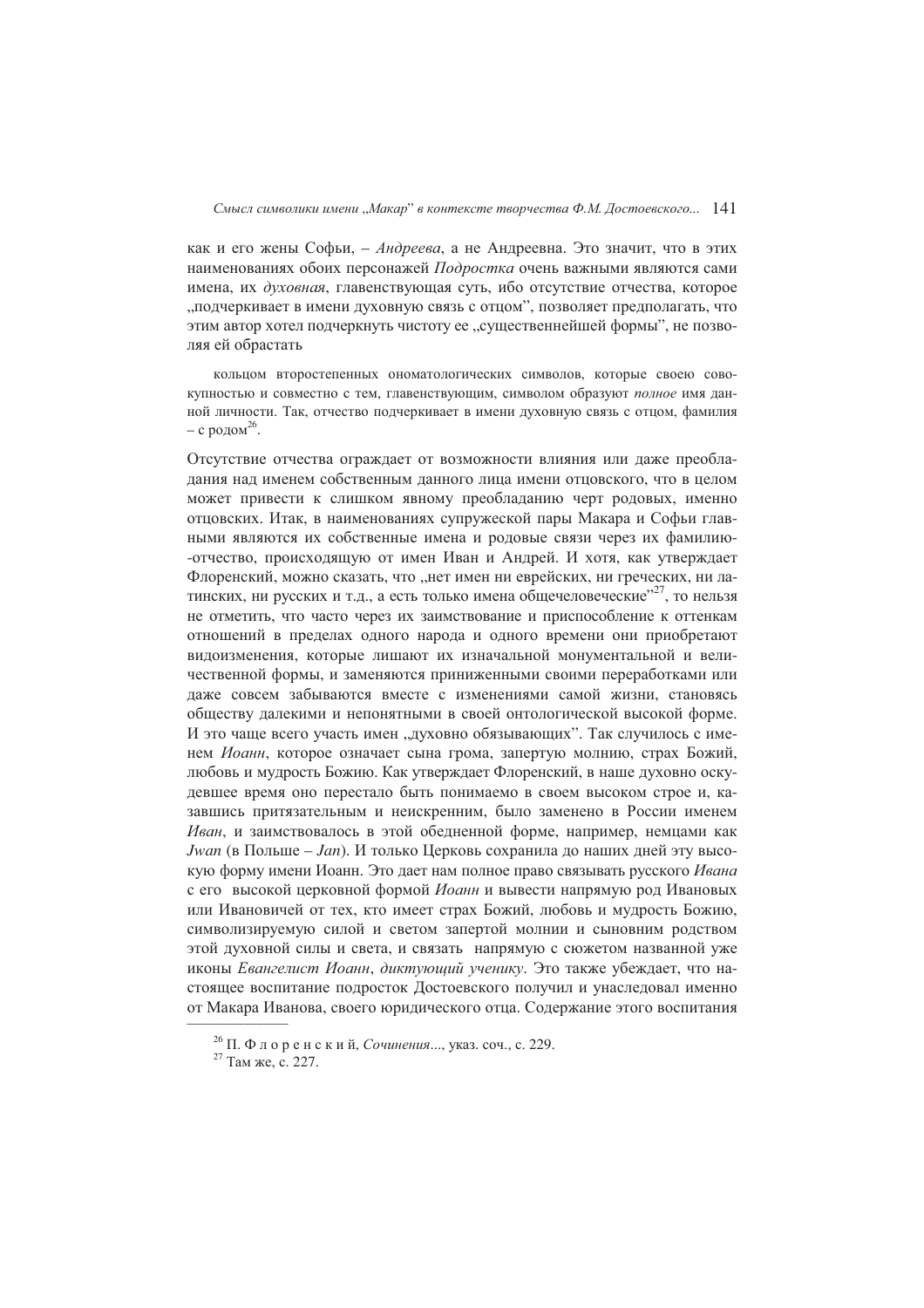выражено очень четко в предсмертных прощальных словах Макара, которые он сказал своему сыну-ученику в напутствие-наставление:

Ты, милый, церкви святой ревнуй, и аще позовет время - и умри за нее; да подожди, не пугайся, не сейчас, - усмехнулся он. - Теперь ты, может быть, о сем не думаешь, потом, может, подумаешь. Только вот еще: что благое делать замыслишь, то делай для бога, а не зависти ради. Дела же своего твердо держись и не сдавай через всякое малодушие; делай же постепенно, не бросаясь и не кидаясь; ну, вот и все, что тебе надо. Разве только молитву приучайся творить ежедневно и неуклонно. Я это так только, авось когда припомнишь<sup>28</sup>.

И тут же сразу следует обращение Макара к естественному отцу своего сына--ученика, поскольку для Макара все, кто его окружают, - его "новые детушки", глядя на которых он "утешался", так же, как и многострадальный Иов, не забывая своих прежних, которых потерял. И слова эти тоже очень знаменательны и глубоко символичны:

Хотел было я и вам, Андрей Петрович, сударь, кой что сказать, да бог и без меня ваше сердце найдет. Да и давно уж мы с вами о сем прекратили, с тех пор как сия стрела сердце мое пронзила. Ныне же, отходя, лишь напомню, о чем тогда пообешали...<sup>29</sup>

Этим обешанием, как знаем, было "лворянское слово" Версилова слелать мать своего незаконнорожденного сына законной женой, в случае ее вдовства.

И только если учтем в этой обыкновенной для России XIX века семейной истории всю символику имен, то мы поймем ее подлинное значение для настоящего и будущего России в контексте проблем эсхатологии, которое заключил в Подростке его гениальный автор. И, естественно, первым из этих имен должно быть имя *Макар*, которым Достоевский называет тот главный персонаж своего романа, который дает духовный заряд всему произведению. Ибо если обратимся к метафизике имени П.А. Флоренского, то сможем понять и раскрыть, что:

Как сложные раликалы в химии, имена служат ядром личности и самой сути ее [...]. Имена таковы же, но как орудия высшего порядка, для обращения с собою требуют большей духовной концентрации и соответственного навыка [...]. Как познавательное орудие высшего порядка, имена, - если говорить не о непосредственно вырастающем в бесхитростной среде умении владеть ими, а о сознательном пользовании, - имена усвояются сравнительно трудно, и человеку рефлексивных привычек необходимо умственно перевоспитывать себя, чтобы развить в себе привычку мыслить именами", иначе интеллект будет пытаться объяснять эти личностные категории с помощью таких аналитических признаков, как черты характера, нравственные наклонности и т.д.,

 $^{28}$  Ф.М. Достоевский, указ. соч., т. 13, с. 330.

<sup>&</sup>lt;sup>29</sup> Там же. с. 330–331.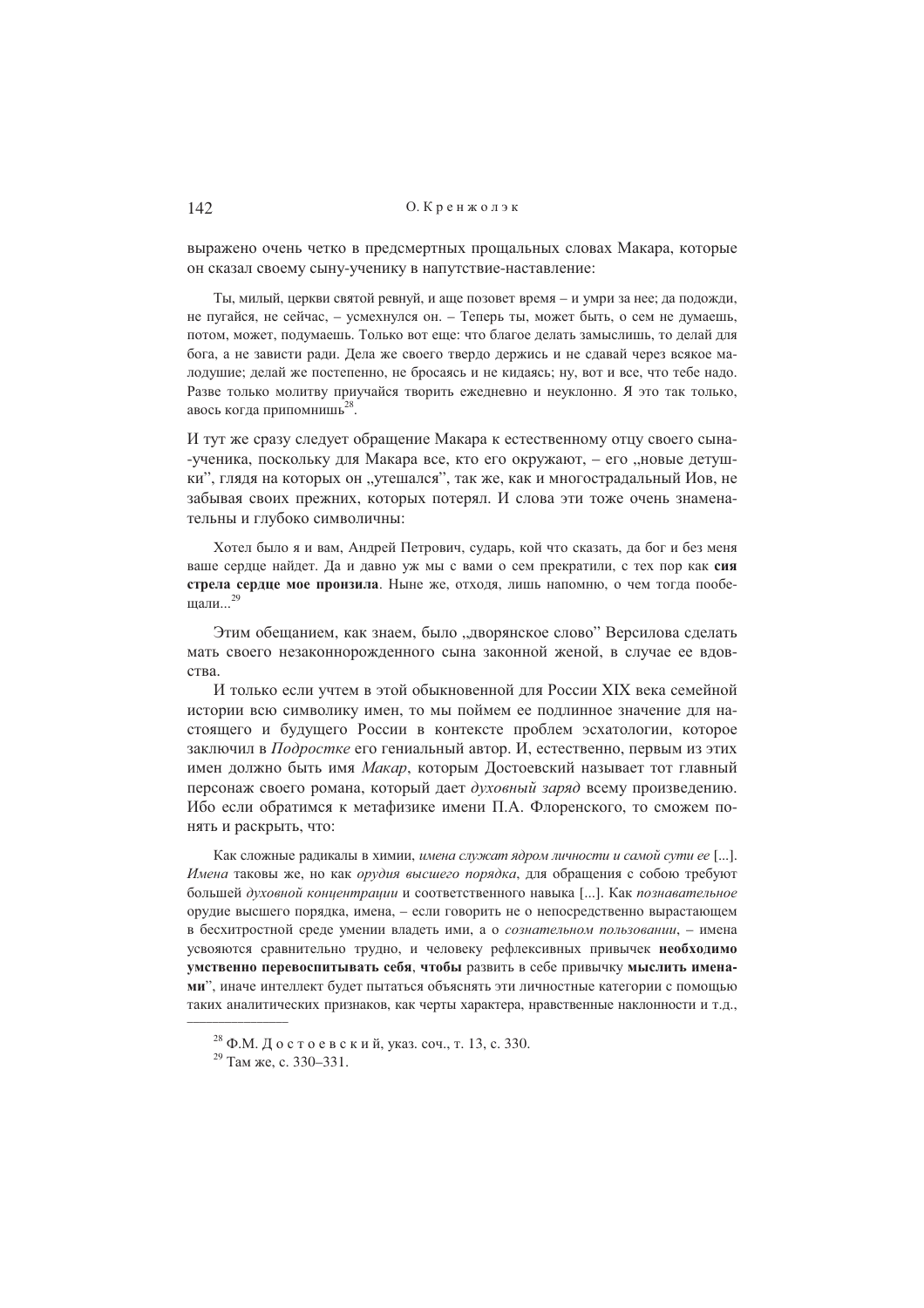или просто "подставлять вместо умной формы - имени - чувственную наглядность того или другого примера",

а в нашем случае - чувственную наглядность образа литературного персонажа. Однако не о таком овладении речь идет в метафизике имени, а о том, в котором и через которое осознается могущественность этого орудия, дающая "прозреть их, закреплять в познании тесно сплоченные, личностные формы, и мы научаемся усматривать это единящее начало там, где до сих пор была лишь недоступная разуму и слову пестрота, слияние и путаница" - утверждает Флоренский. Тогда мы поймем, что у познания "выросли Крылья", и оно, возносимое на них,

вилит теперь строение общирных пространств, которых оно ранее не только не охватывало, в едином созерцании, но и просто не подозревало. Познанию открылся новый мир<sup>31</sup>

Этот новый мир открывается для читателя романа Подросток Достоевского только с раскрытием полного смысла символики имени Макар, т.е. с раскрытием как внутренней, выраженной именем, так и внешней его организации, которой, соответствует число как форма"<sup>32</sup>.

Итак, имя - это инвариант личностный, а число - это инвариант вещный, и они оба "коренятся в форме, которая есть одновременно и вещь, и личность. или точнее - начало и вещи и личности", что надо понимать, по Платону, как идею, т. е. как "источник и бытия и познания". Именно в идее находится ключ к пониманию, почему познание и бытие не расходятся между собою, несмотря на то, что

каждое из них пребывает верным себе самому: это идея, нумерически тождественная в них обоих, держит их равнение между собою [...]. Число космологически есть то же, что идея онтологически, а имя отражает идею пневматологически<sup>33</sup>.

А это значит, что только узнав оба инварианта - субъективный (личностный) и объективный (вещный), мы сможем узнать идею (духовную суть) имени Макар и его онтологический и космологический смыслы.

Для этого необходимо обратиться в первую очередь к греческому корню имени Макар. Оно несомненно связано с греческими словами цакаріа, μακάριος, μάκαρ, первоначальный смысл которых Флоренский связывает с тем, как изъяснял Аристотель слово цакар, а именно: посредством происхождения от "сильно радоваться", а это позволяет связывать его с русским словом блаженство, которое в свою очередь означает "внутреннее переживание целомудренной души". Само же слово иеломудрие, как пишет Флоренский,

 $30$  П. Флоренский, Сочинения..., указ. соч., с. 220.

<sup>&</sup>lt;sup>31</sup> Там же, с. 221.

 $32$  Там же.

<sup>&</sup>lt;sup>33</sup> Там же.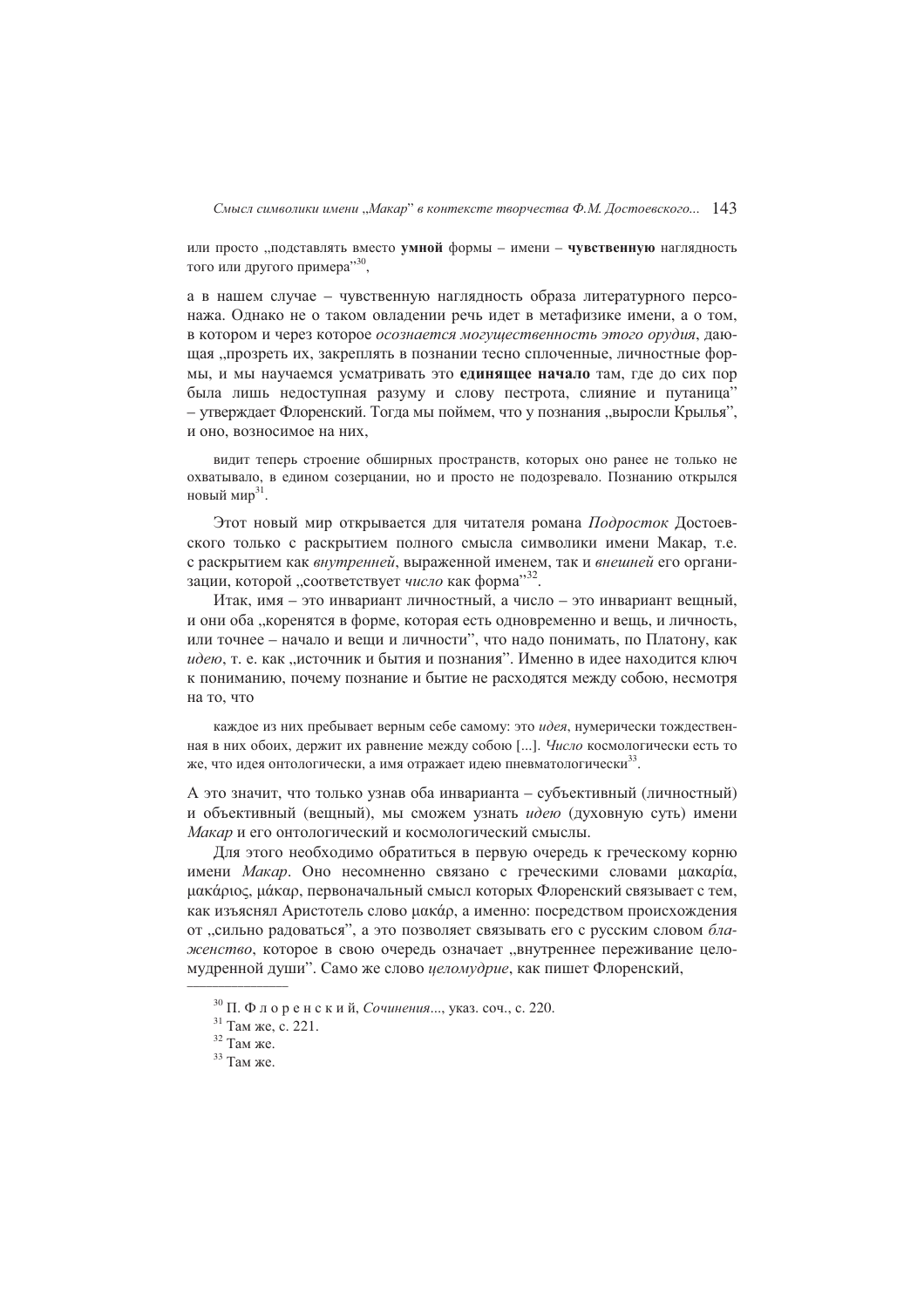по своему этимологическому составу указывает на цельность, здравость, неповрежденность, единство и вообще нормальное состояние внутренней жизни, нераздробленность и крепость личности, свежесть духовных сил, духовную устроенность внутреннего человека [...] - Целомудрие - это простота, т.е. органическое единство, или, опять-таки, цельность личности<sup>34</sup>

Итак, целомудрие как простота и есть тот истинный путь, который в Писании называется "узким путем" (Мф 7: 14, ср. Деян 2: 8), "путем мира" (Лк 1: 19), "путем спасения" (Деян 16: 17), "путем Господним" (Деян 19: 9), "путем истины" (2 Петр 2: 2), "путем прямым" (2 Петр 2: 15) – в противовес блуду, блуждению, блужению, которое есть не что иное, как потеря своей настоящей стези и "хождение путями своими" (Деян 14: 16), и неспособность ожесточенным и заблудшим сердцем познать пути Господни (Пс 94: 8-10: Евр 3: 7-10). Поэтому грех как блуд есть не что иное, как извращение, как рас-путство, т.е. переход с пути на путь, шатанье по разным путям, блуждение по разным дорогам, а не по единственной правильной, что приводит личность к состоянию развращенности, разврата, т.е. раз-вороченности души: целина личности разворочена в противоположность ее целомудрию. "Грешить" значит не что иное, как "ошибаться", "не попадать в цель"<sup>35</sup>, – утверждает Флоренский.

Если к этим объяснениям присоединить мнение русского ученого В.Н. Топорова, что греческое μάκαρ, μακάριος (блаженный, счастливый, благоденствующий, богатый), а также имя Макар связано со словом мак и соотносится с темой "мокрого, мокроты", с ритуалом вызывания дождя, то:

Введение в контекст вегетативного символа (мак) позволяет сразу же определить исходную мифологему воды и огня, в частности, в ее уточненном варианте - мировой огонь среди первородных вод, в их центре<sup>36</sup>.

А это позволяет также связывать с Макаром мифологический образ морского животного цакара, известного в индийской традиции, которого представляют подобным левиафану, крокодилу, акуле или просто водному чудовищу с открытой пастью, телом рептилии и чешуйчатой рыбы. Это морское животное в индийской традиции является именем и изображением десятого знака зодиака, который в греческой традиции принял название Козерога и

изображение, состоящее из двух животных: выше груди - из козла, а ниже груди - из рыбы. А морское животное, называемое макара [...] не нуждается в том, чтобы его считали состоящим из двух животных 37,

<sup>&</sup>lt;sup>34</sup> П.А. Флоренский, Столпиутверждение истины. Опыт православной теодицеи, Москва 2005, с. 165-166, 162.

Там же, с. 162.

<sup>&</sup>lt;sup>36</sup> В.Н. Т о п о р о в, *Из индоевропейской этимологии*, [в:] Этимология 1980, т. II, (1-3), Москва1982, с. 145.

 $37$  A.P. Б и р у н и, Индия, репринтное воспроизведение текста издания 1963 г., Москва 1995, с. 212.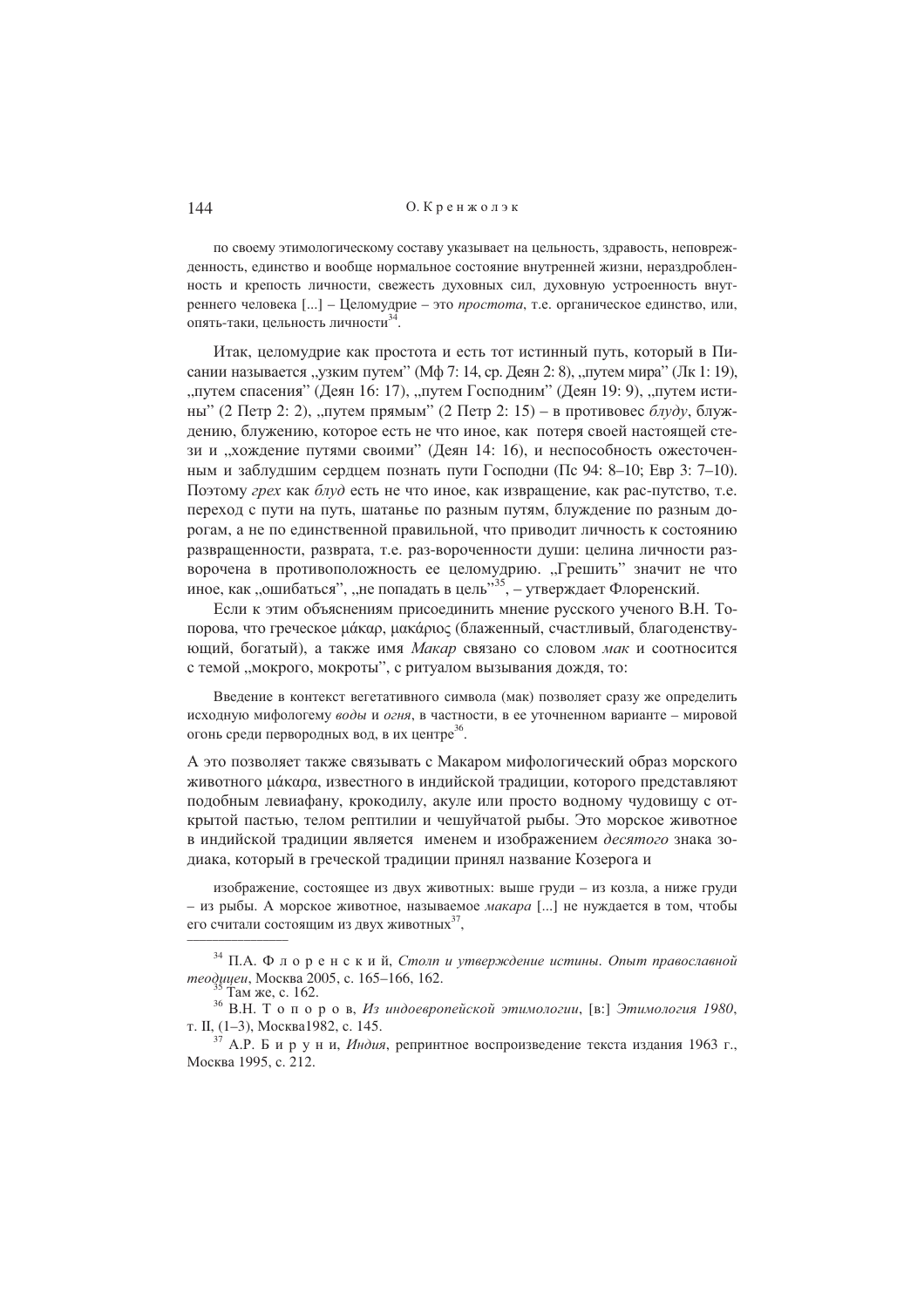- читаем в объяснениях названий индийских светил у Абу Рейхан Бируни. Макара можно связывать с другими мифологическими образами Змея как водного чудовища, что позволяет констатировать следующее:

Общесимволическая роль макары коренится в представлении о том, что М(акара) в целом моделирует и (или) символизирует жизнь и природу во всех ее состояниях - стихиях (связь с божеством плодородия, жизненной силы и воды)<sup>38</sup>,

т.е. как один, нерасторжимый, цельный, гармонический, плодотворный организм.

В этом убеждает нас также работа А. Лавриненко, принадлежащая к тем новейшим исследованиям в области языкознания, которые используют методику генетических исследований, таких, как лингвистическая реконструкция, имеющая ... лело с экстраполяцией языковых фактов в прошлое" и восстанавливающая не просто реальные явления языкового прошлого, а построение о нем "лингвистического знания"<sup>39</sup>. В ней мы находим подтверждение, что имя Макар содержит в себе ту же самую универсальную модель, что и слово или имя нашей планеты - Земля, которая "связана со всеми существующими стихиями",40. Земля как медиальное пространство - обиталище человека, животных, растений - составляет своего рода семантический триплет земля - человек - дом. На формальном уровне это также генетически родственные единицы по корнеслову (земля, дом, homo - "человек"). В результате лексико-генетического анализа можно представить основной набор семантических компонентов, который убедительно доказывает, что

на первый план выступает вертикальная Вселенная, уходящая вверх и вниз от медиальной границы как точки отсчета [ ... ]. На полярных полюсах системы находятся обобщающие идеи сжатия (соединения, конвергенции) и разжатия (разъединения, дивергенции), которые - далее, к логическому концу, - связаны с идеями созидания (творения) и разрушения. Можно это назвать и по-другому: Творец (Бог) и Разрушитель (Анти-Бог). Но, будучи схематически на разных полюсах, эти два понятия фактически сливаются в одно нерасторжимое (энантиосемичное<sup>41</sup>) целое, образуя замкнутое сферическое пространство. А в круге, как известно, понятия верх и низ не различаются, нейтрализируются. Изложенное помогает уразуметь истинный смысл средневековой сентенции: Бог есть сфера, центр которой везде, а край нигде. Но сферическое

 $38$  А. Лавриненко, Семантическая макросистема и основные механизмы ее генетической организации. Опыт реконструкции (На базе индоевропейской формы \*dh(e)ghom - 'земля'), Rzeszów 2002, с. 248.

Там же, с. 7.

<sup>40</sup> Там же, с. 219.

<sup>&</sup>lt;sup>41</sup> Термин и явление энантиосемии являются общеизвестными, однако не все словари и лингвистические энциклопедии, изданные в Польше, фиксируют этот термин. Поэтому напомним, что энантиосемия - это "поляризация значений. Способность слова (морфемы и т.п.) выражать антонимические значения. Англ. enantiosemy" - см.: О.С. А х м а н о в а, Словарь лингвистических терминов, Москва 1969, с. 526.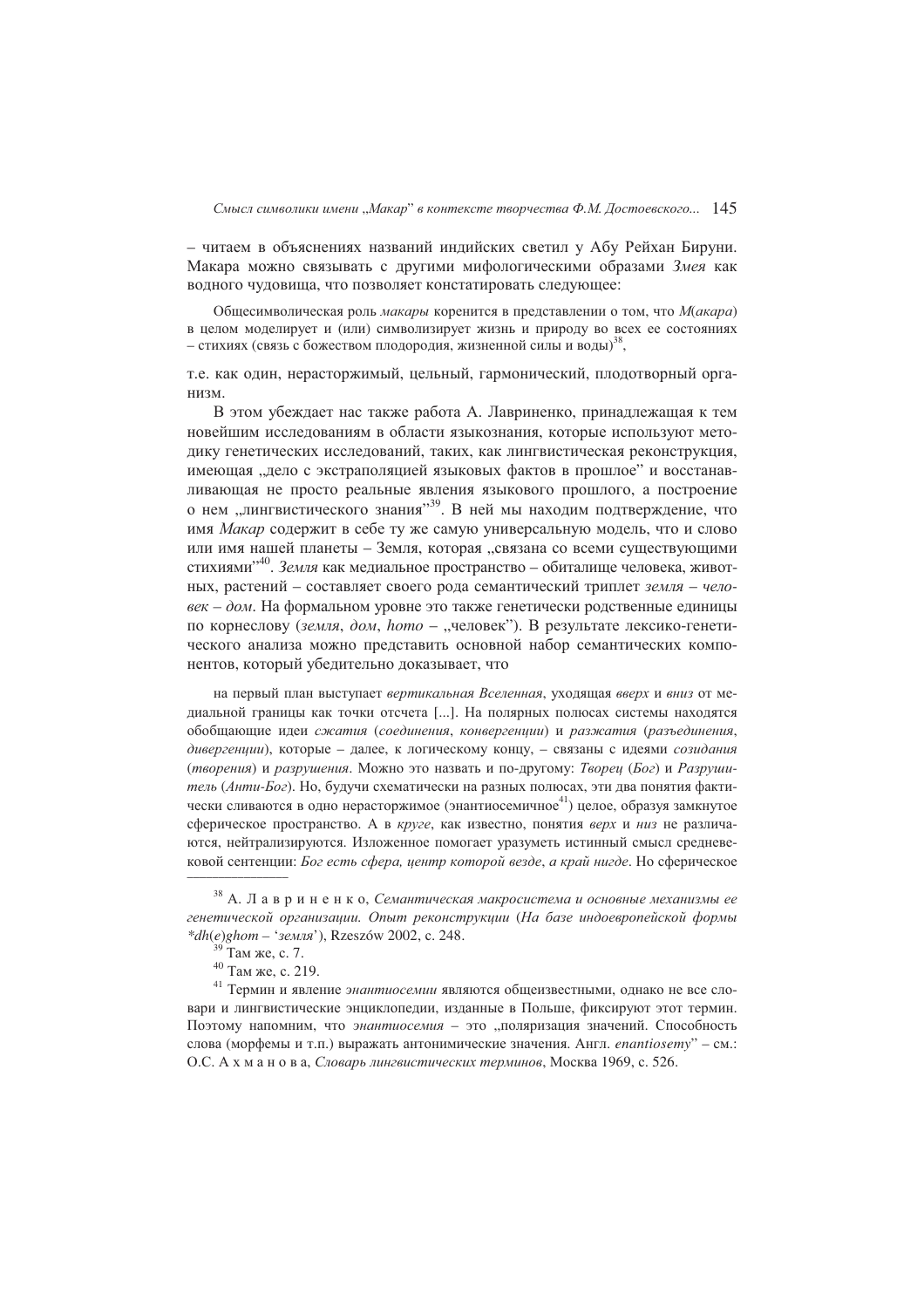пространство, тот купол, внутри которого ощущал себя человек, основывалось все же на вертикали, реальным воплошением которой было дерево<sup>42</sup>.

понимаемое как вертикаль, которая выполняет роль стояка, столба, удерживающего элемента, на котором крепится сфера, что и выражается в символике центра Земли. Мирового дерева. Мировой горы, небесного шеста<sup>43</sup>.

Вышеизложенное помогает также лучше понять, почему Достоевский выбрал для персонажа Подростка, символизирующего или олицетворяющего идею романа, имя Макар. Итак, Макар как символ целомудрия и простоты является носителем антирациональной естественной непосредственности, ибо не удовлетворял Достоевского крайний рационализм, грозящий превратить прекрасное строение в мрачную тюрьму. В Макаре заключена та же сферическая полнота человека смертного и бессмертного, т.е. способного умирать и воскресать, которая заложена в универсальной модели Вселенной:

весь наш мир (материальный и нематериальный, реальный и ирреальный, социальный и асоциальный) находится в круге, образуемом системой универсальных по своей природе энантиосемичных инвариантов, из которых важнейшими являются: созилание  $\sim$  разрушение, центробежность  $\sim$  центростремительность, соединение  $\sim$  разъединение... = конвергенция ~ дивергенция. Благодаря этим факторам наша планета (наша Вселенная) и все в ней (и с нею) существующее находится в состоянии относительной стабильности. Нарушение какого-либо из членов оппозиции означало бы нарушение стабильности и в результате гибель. Наш мир - это мир противоположных начал [...] в системе языка должны отражаться также законы Универсума. Поэтому и любые семиотические системы основаны на бинаризме<sup>44</sup>,

что и утверждал П.А. Флоренский, как справедливо отмечает А. Лавриненко<sup>45</sup>. Реконструируемая исследовательницей макросистема "отражает в основе своей те принципы, на которых зиждется мир<sup>346</sup>, ибо язык в целом, как открытая система, "порождает и вмещает семантически замкнутые макросистемы, основанные на энантиосемии, которая, в свою очередь, предстает в виде собственной иерархически организованной системы. Центральной (генеральной) является энантиосемия, выражающаяся в оппозиции созидающее, творческое, активное, конструктивное начало ~ разрушающее, застойное, пас-

<sup>&</sup>lt;sup>42</sup> А. Лавриненко, указ. соч., с. 219-220.

<sup>43</sup> Вертикаль тоже нашла свое отражение в символике высшей (монаршей) власти, которым является скипетр (посох). Первично это была палица ~ бревно, столб, которая в религии являлась отражением вертикали, соединяющей реальный и ирреальный миры. На Руси это выразилось в движении столпничества, символизирущего непосредственность общения человека с богом, а также в названии основного труда П.А. Флоренского Столп и утверждение истины... (указ. соч.).

<sup>&</sup>lt;sup>44</sup> Там же, с. 242.

<sup>&</sup>lt;sup>45</sup> Там же, с. 231.

<sup>&</sup>lt;sup>46</sup> Там же, с. 242.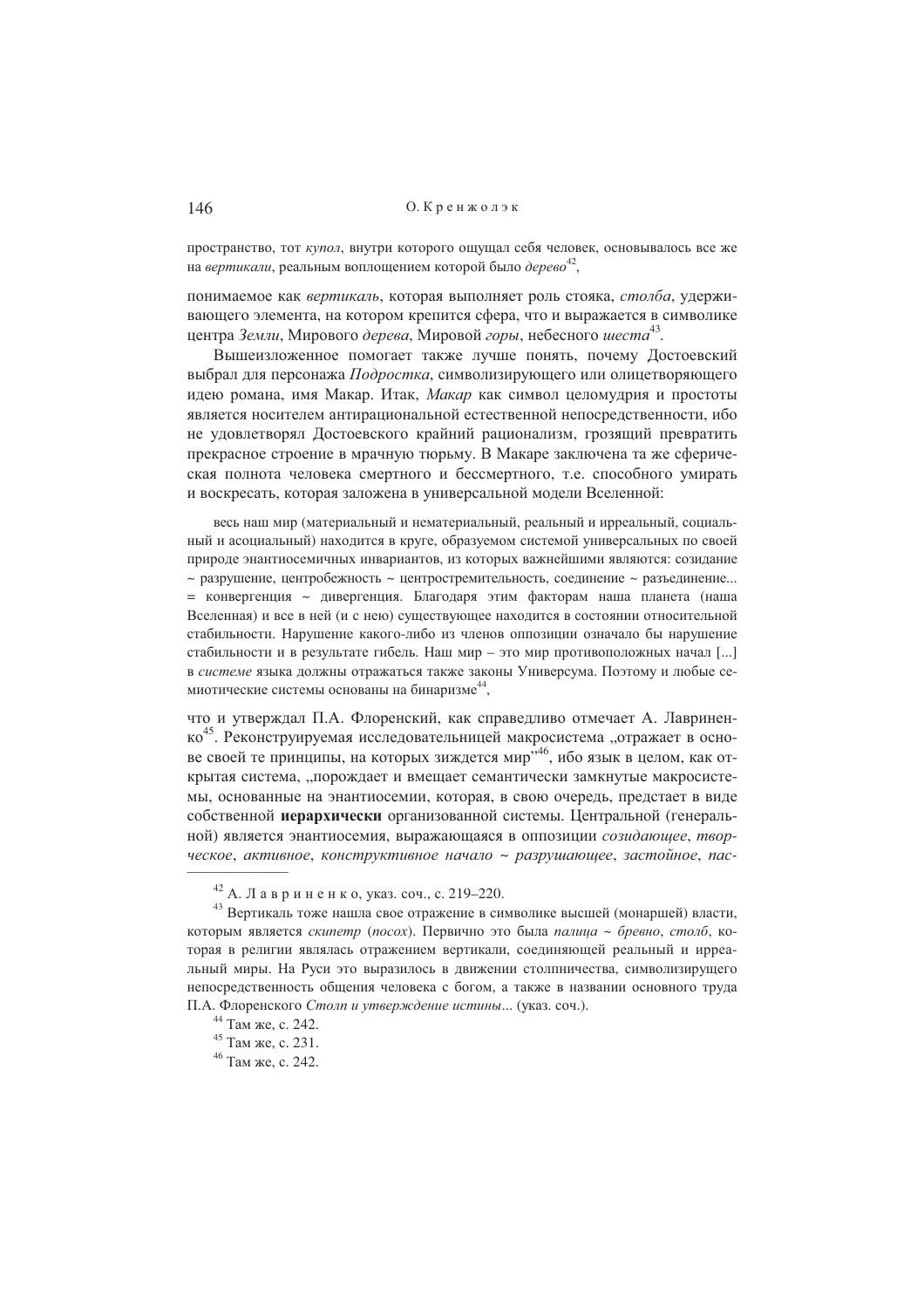сивное, деструктивное начало. В религии это выражается оппозицией Бог ~ Дьявол (Сатана, Змей); в философии - Логос ~ Анти-Логос; в лингвистике это энантиосемия, совмешение в одном корне комплекса противоположно связанных, бинарно спаренных значений: начало ~ конец, рождение ~ смерть, верх ~ низ (верховное, управляющее начало и начало зависимое, подчиненное), откуда: 'хозяин' ~ 'раб, слуга'; 'субъект' ~ 'объект'; 'создатель' (демиург) ~ чеоздание, творение'. Этот центральный тип энантиосемии можно было бы назвать круговым, так как он основан на принципе начало ~ конец (от конца до конца), что в сущности означает круг<sup>,47</sup>. Таким образом, Макар Достоевского, как "бывший слуга, родившийся слугою и от слуги"<sup>48</sup> - это русский блаэкенный или святой глупец (юродивый), обозначающий состояние, в котором "кончается самопоедание сердца". Это, как выясняет Флоренский, "вечное наступание на главу самости<sup>49</sup>, у блаженного, у µ сталость - возможность, и он – *potest non peccare*, 'может не грешить'.

Нетрудно видеть, что так понимаемая цакаріа довольно близко подходит к положительному пониманию нирваны позднейшего буддизма, т.е.

к состоянию угасания страсти, успокоенности от всякого возмущающего душу движения, - к пребыванию в вечном покое, куда не достигает коловращение призраков самсары<sup>50</sup>.

Это и есть состояние простоты, цельности или крепости личности, заложенной в человеческой природе по образу и подобию Божию, которое отличает Макара Иванова от остальных мужских персонажей не только в Подростке, но и в других романах Достоевского. Макару свойственна полнота, круглость или сферичность, как Матери Земле, у которой есть своя незыблемая ось, своя вертикаль. Как утверждает Лавриненко,

Мотив совокупления с землей имеет явные мифологические корни: именно представление о супружеских отношениях между небом и землей, дающих начало жизни, и лежит в основе восприятия земли как общей матери<sup>51</sup>.

Подтверждением этих рассуждений и выводов прекрасно служит и модель Г.Д. Гачева, который рассматривает космос Достоевского, опираясь как

<sup>&</sup>lt;sup>47</sup> Там же, с. 236-237.

<sup>&</sup>lt;sup>48</sup> Ф.М. Достоевский, указ. соч., т. 13, с. 312.

<sup>&</sup>lt;sup>49</sup> Это выражает известный многим культурам и религиям Uroboros - круглый уж, поедающий собственный хвост, символизирующий то, что вечное и нераздельное, а также содержащий в себе символику создания, приписанную к яйцу (пространство в круге), земную символику ужа и небесную символику круга. В орфической иконографии с уроборосом связывалась символика смерти и повторного рождения. См.: Ј. Т г е s i d d e r, Słownik symboli, Warszawa 2001, c. 229–230.

<sup>&</sup>lt;sup>50</sup> П.А. Флоренский, *Столп и утверждение истины*..., указ. соч., с. 168.

<sup>&</sup>lt;sup>51</sup> А. Лавриненко, указ. соч., с. 252.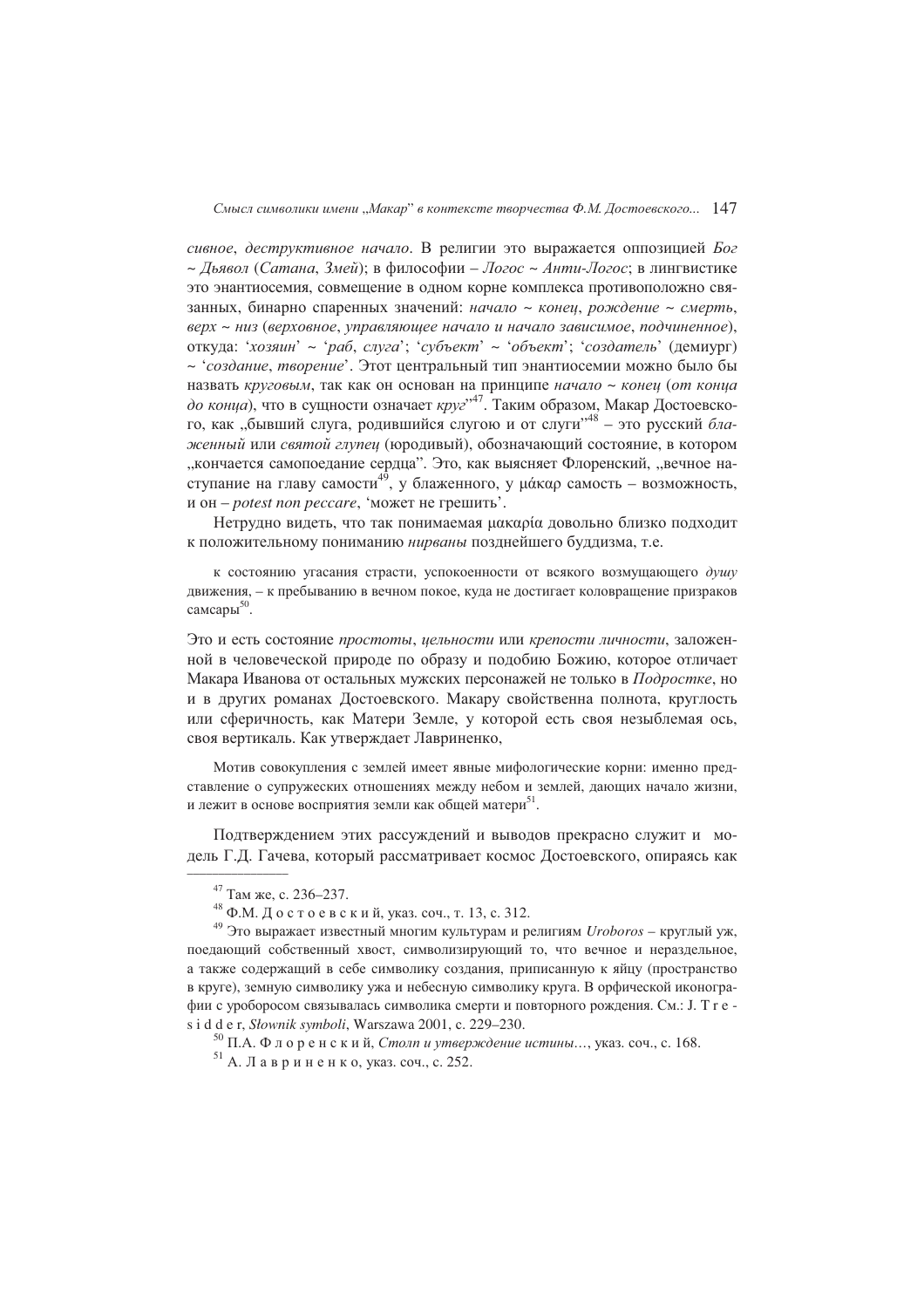и на древний натурфилософский язык четырех стихий - Земли, Воды, Воздуха, Огня, понимаемых расширительно и символически, так и на символику имен<sup>52</sup>. У этих персонажей, где преобладает одна или две стихии, нарушена модель мироздания и они "мира Божьего не приемлют". У них свой мир, свой космос, а точнее - анти-космос. Макро- и микрокосмос же Макара соответствует Божьей модели Вселенной, где Творец и Разрушитель, смерть и рождение, женское-материнское и мужское-отцовское – сбалансированы. В нем нет отрицания мира и людей, а есть к ним понимание и любовь. И поэтому в его уста вкладываются слова, которыми Достоевский хочет сообщить нечто, представляющееся особо ценным. Макар Иванович Долгорукий принадлежит несомненно к тем созданным Достоевским образам людей необразованных или малообразованных, простых женщин, детей, в которых сохранилась естественная непосредственность. В этом можно увидеть и элементы руссоизма, и отзвуки учений Отцов Церкви, в частности, Блаженного Августина. "Простаки" Достоевского, в том числе и "идиот" Мышкин, - евангельские нищие духом, которые унаследуют не Вавилон или земной Эдем, созданные по чертежам великих мудрецов, но Царство Небесное. Во времена Достоевского вавилонские башни, как и хрустальные дворцы, - мечта фанатиков, большинство же живет "в избушках на курьих ножках". Но именно поэтому Святая Русь, "страна деревянная и нищая" (здесь подчеркнуто выступает концепт "дерево"), может противостоять угрозе, т.к. простой народ интуитивно понимает самое главное: храм счастья (в любой модификации) - это нерукотворный храм Божий, а храм Божий – прежде всего обоженный человек. Такой же храм разрушить невозможно ни внешними, ни внутренними силами.

"Разве не знаете, что вы храм Божий, и Дух Божий живет в вас? Если кто разорит храм Божий, того покарает Бог: ибо храм Божий свят; а храм - вы" (1 Кор.: гл. 3, ст. 16). И в этом месте нельзя не вспомнить слов Д.С. Лихачева, который считал, что в стиле московских церквей XVI и XVII веков русские зодчие утверждали именно ту истину, что образом наиболее угодного Богу храма является сам человек:

Не случайно так любили в Лревней Руси [...] некрашеное дерево [...]. Дерево всегла теплое, в нем есть что-то человеческое.

 $\overline{u}$ 

Недаром у церкви есть глаза, шея, плечи, полошва и "очи" – окна с бровками или без них. Церковь – микрокосм, как микромир – игрушечное царство ребенка, а в игрушечном царстве ребенка человек занимает главное место<sup>53</sup>

<sup>&</sup>lt;sup>52</sup> См.: Г.Д. Гачев, Космос Достоевского, [в:] Проблемы поэтики и истории литературы, Саранск 1973, с. 111-113.

<sup>&</sup>lt;sup>53</sup> Д.С. Лихачев, Заметки о русском, Москва 1984, с. 13.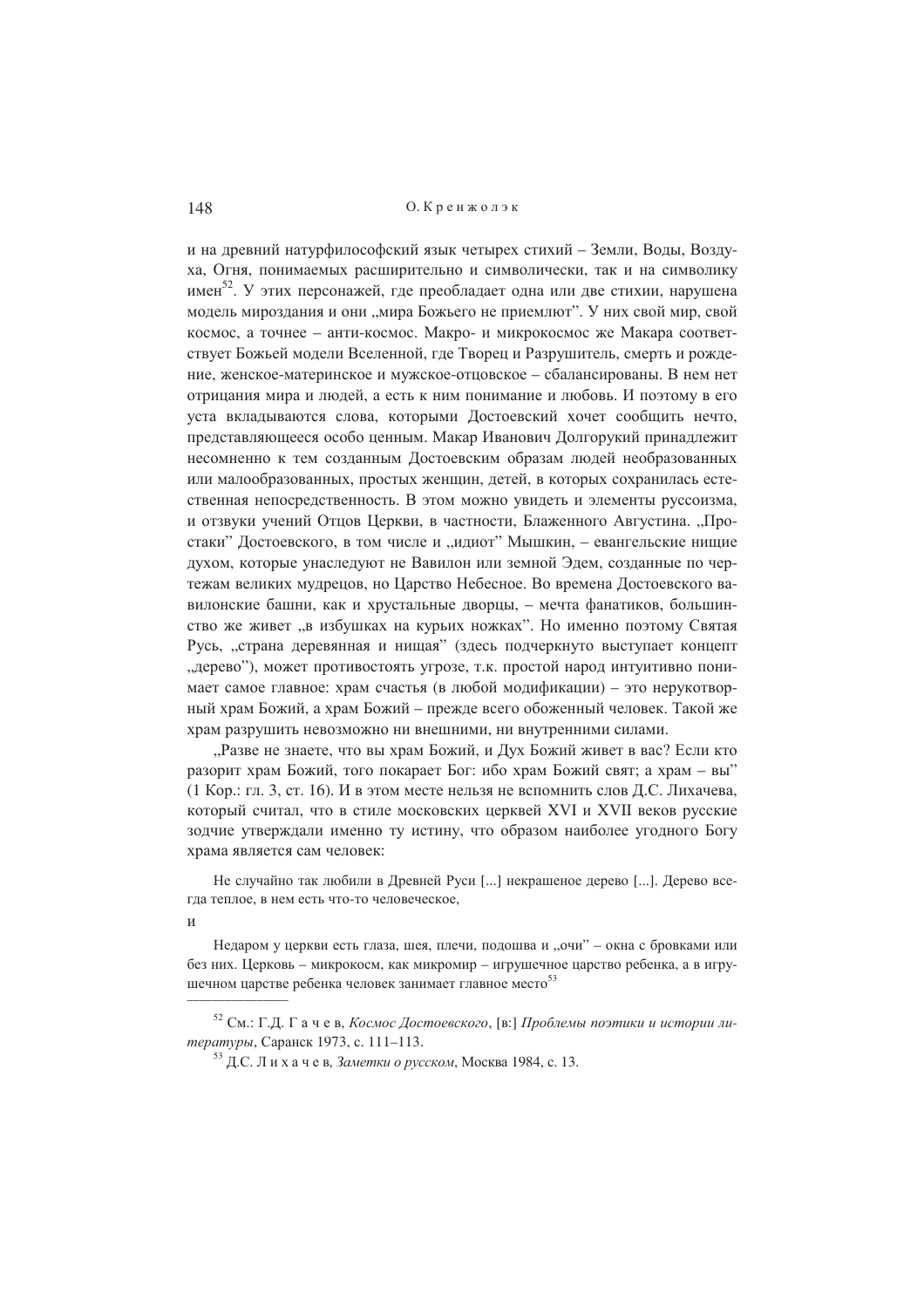так же, как и в христианской антропологии, где образом наиболее угодного Богу храма является сам человек как символ гармонии внутреннего и внешнего и наиболее универсальная модель мироздания в целом.

Эта модель отражается и в языковой системе как закон Универсума и

неизбежно приводит к космогоническим представлениям древних индоевропейцев, вырастая одновременно в философскую проблему, связанную с универсальными элементами бытия [...] в плане гносеологическом - это виртуальная (абстрактная) модель, несущая сведения космологического порядка, которыми обладали наши предки-индоевропейцы. Но эти знания и восприятие мира не были исключительными. Они несут универсальные черты, проявляющиеся и у индоевропейских народов, и потому легко воспринимаемые в культурных контактах<sup>54</sup>

Эти знания выражены очень четко и точно также в слове-имени Макар, корень которого \*mak- связывается с понятием верх, понимаемым как макушка (головы) или маковица - 'верх здания' и 'округлость', а также маковка - 'коробочка мака' и 'купол церкви'<sup>55</sup>. И это последнее значение опять обращает нас к русской церковной архитектуре, где здание храма завершается обычно пятью куполами: одним большим центральным и четырьмя меньшими боковыми. В этом скрывается или выражается именно та числовая космологическая символика, сушность которой выражена в индусском названии десятого знака зодиака Макара, где ма равнозначно с числом 5, а кара означает 'рука', что может указывать на человеческую ладонь с пятью пальцами, выражающую идею "совершенного человека" с развитой волей, способностью помещать себя в центр креста стихий и управлять ими, что можно понимать как выражение идеи, что микрокосм представлен человеческим телом. У греков пентаграмма (пятиконечная звезда) – графическое изображение пятерки – была священным символом света, здоровья и жизнеспособности и называлась равновесием, потому что разделяет совершенное число 10 (соответствующее десятому знаку зодиака - Макара) на две равные части. Именно так же, как две сложенные (например, при молитве) ладони человека - левой и правой руки - образуют символ полноты, выраженный числом десять и сферичностью своей формы, причем левая и правая сторона означают женское и мужское начала в природе человека и шире: это есть "единое уравнение динамики обменных процессов, происходящих между левым и правым пространствами любой частицы мира, от фотона до Вселенной"<sup>56</sup>.

В православной традиции число пять изображается как союз нечетного и четного чисел (3+2), который выражает сушность пятерки как священный космический брак неба и земли во многих религиозных учениях. Это отобра-

<sup>&</sup>lt;sup>54</sup> А. Лавриненко, указ. соч., с. 221, 226-227.

<sup>&</sup>lt;sup>55</sup> Там же, с. 245-247.

<sup>&</sup>lt;sup>56</sup> Там же, с. 242.